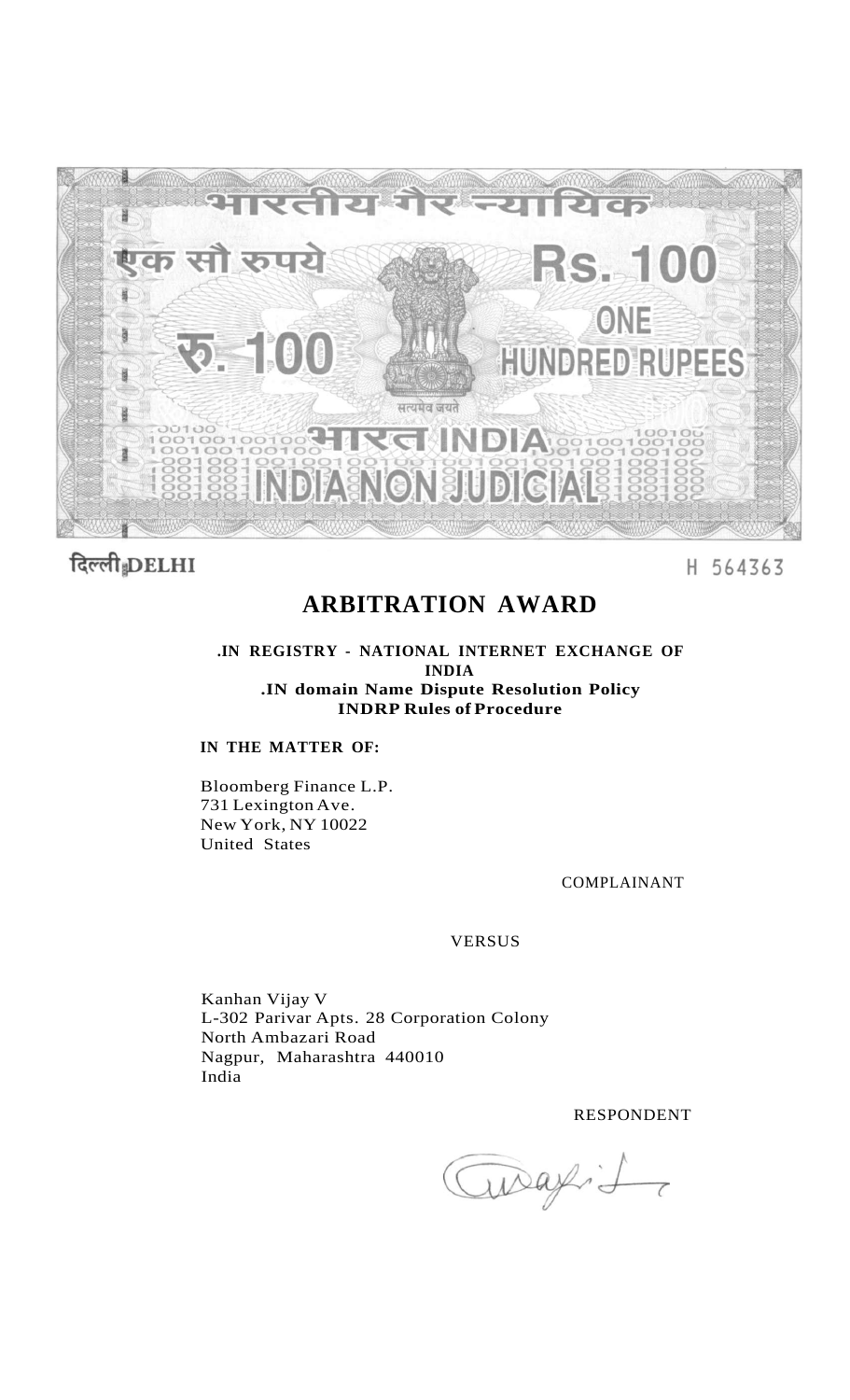#### 1 **The Parties:**

The Complainant is Bloomberg Finance L.P. 731 Lexington Ave New York, NY 10022 United States

The Respondent is Kanhan Vijay V L-302 Parivar Apts. 28 Corporation Colony North Ambazari Road Nagpur, Maharashtra 440010 India

#### **2. The Domain Name and Registrar**

The dispute domain name <bloomberg.net.in> is registered with Rediff.Com India Ltd.

#### **3. Procedural History**

The Complaint was filed with the .In Registry, National Exchange of India (NIXI), against Mr. Kanhan Vijay V L-302 Parivar Apts. 28 Corporation Colony North Ambazari Road Nagpur, Maharashtra 440010 India. The NIXI verified that the Complaint together with the annexures to the Complaint and satisfied the formal requirements of the .in Domain Name Dispute Resolution Policy ("The Policy") and the Rules of Procedure ("The Rules").

- 3.1 In accordance with the Rules, Paragraph-2(a) and 4(a), NIXI formally notified the Respondent of the Complaint and appointed me as a Sole Arbitrator for adjudicating upon the dispute in accordance with The Arbitration and Conciliation Act, 1996, Rules framed thereunder, .In Dispute Resolution Policy and Rules framed there under on 9<sup>th</sup> December, 2008. The parties were notified about the appointment of Arbitrator on 9.7.2009.
- 3.2 The Panel has submitted the Statement of Acceptance and Declaration of Impartiality and Independence, as required by NIXI to ensure

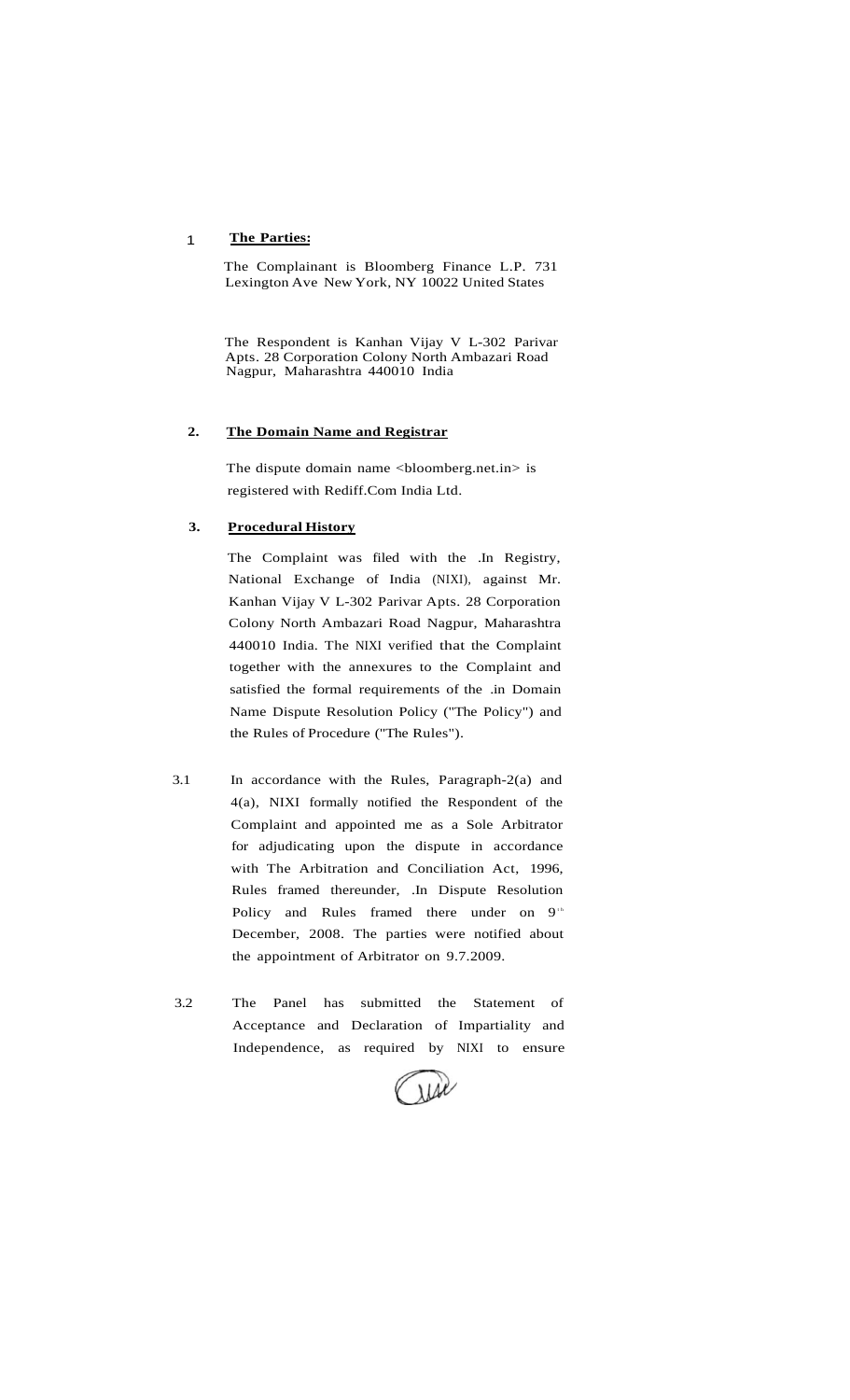compliance with the Rules (paragraph-6). The arbitration proceedings commenced on 9.7.2009. In accordance with the rules, paragraph  $5(c)$ . The Respondent was notified by me about the commencement of arbitration proceedings and the due date for filing his response.

The Respondent filed the response to the Complaint on 16.07 2009 within the stipulated time period of ten days granted by the Panel vide its notice dated 9.7.2009.

The Panel considers that according to Paragraph-9 of the Rules, the language of the proceedings should be in English. In the facts and circumstances, in-person hearing was not considered necessary for deciding the Complaint and consequently, on the basis of the statements and documents submitted on record, the present award is passed.

The present award is passed within the period of 60 days from the date of commencement of Arbitration proceedings as per Paragraph-5 of the Rules.

#### **FACTUAL BACKGROUND**

The Complainant in these administrative proceedings is Bloomberg Finance L.P. 731 Lexington Ave, New York, NY 10022 United States, represented through Sudhir D.Ahuja, constituted Attorney of Bloomberg Finance L.P.

The Complainant requests arbitration proceedings in accordance with the Arbitration and Conciliation Act, 1996, .In Dispute Resolution Policy and Rules framed there under and any bye-laws, Rules and

 $M_{\ell}$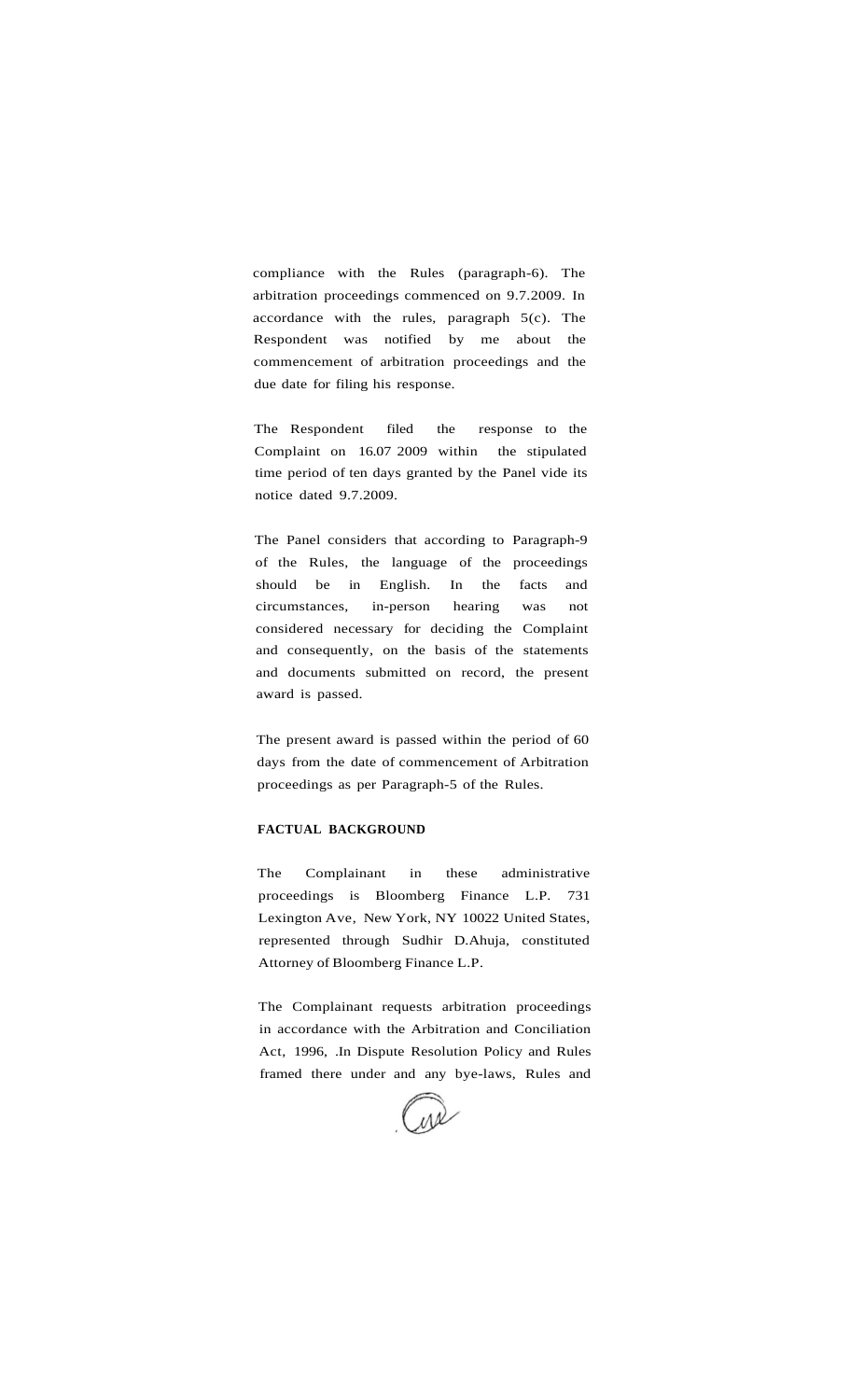guidelines framed there under and any law that the Arbitrator deems to be fit and applicable to the proceedings.

The complainant Bloomberg Finance L.P., claims to be the. registered proprietor of the services mark BLOOMBERG in India and its variants in over 95 countries of the world including Colomubia, Czech Republic and South Korea.

The Complainant's predecessor had adopted and first used the expression "BLOOMBERG" IN 1986, as its trademark, trade name, and corporate identity. Complainant is the owner and bone fide prior user of the "Bloomberg" trade name ("Complainant's Trade Name"). Complainant's affiliate, Bloomberg L.P., a Delaware Limited partnership, has been in business continuously since 1981, and has operated under the "Bloomberg" name in the United States and around the world since 1986. Bloomberg L.P. currently uses the "Bloomberg" trade name under license from complainant.

The Complainant's substantial advertising and promotion of its Marks, Complainant's Family of Marks, Complainant's Domain Names and Complainant's Trade Name have created significant goodwill and widespread consumer recognition around the world, including in India. Since the inception of the business in 1981, and the adoption of the "Bloomberg" name in 1986, Bloomberg has become one of the largest providers of worldwide financial news and information, and related goods and services. The Complainant is recognized and trusted worldwide as a leading source of financial information and analysis. The Complainant reaches

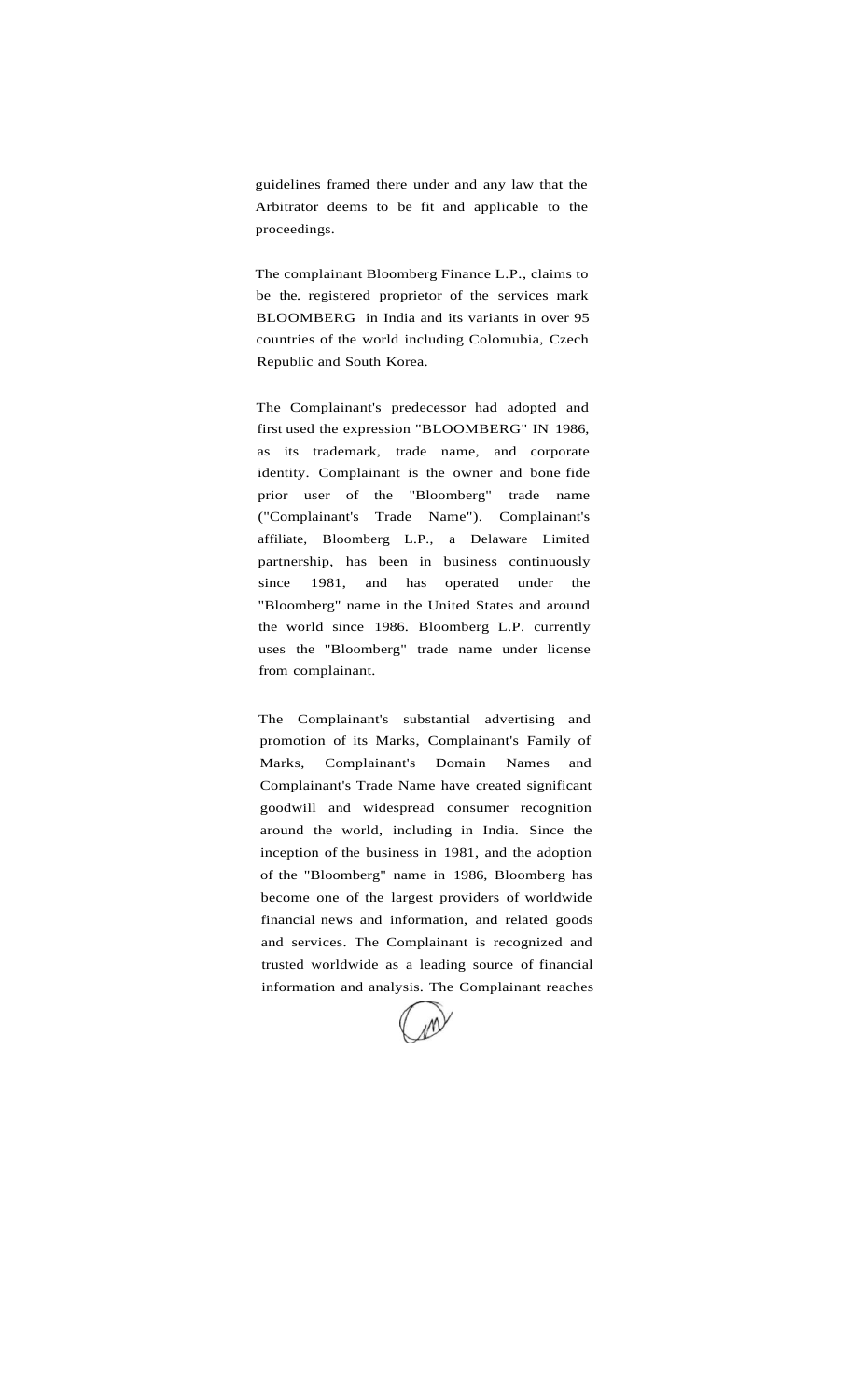millions of people worldwide through a variety of international, multi-lingual media outlets, including BLOOMBERG TELEVISION AND BLOOMBERG RADIO programming, BLOOMBERG NEWS, BLOOMBERG PRESS, and Complainant's large and popular website at <Bloomberg.com>.

Complainant is headquartered in New York, and employs more than 10,000 people in over 135 offices around the world. Complainant employs 2,300 reporters in 140 news bureaus worldwide. Complainant's subsidiaries operate offices in Mumbai, Bangalore and New Delhi.

Documents outlining the Complainant's company information, history, activities and range of goods and services, as also evidencing the Complainant's world wide presence, reputation and popularity, are attached and marked collectively as Exhibit D to the complaint.

The Respondent in the present proceeding is Kanhan Vijay V, L-302 Parivar Apts. 28 Corporation Colony, North Ambazari Road,Nagpur, Maharashtra 440010.

The Respondent submited its response to the complaint vide its e-mail dated 16.07.2009, submitting as under: "we are a registered partnership firm "Bloomberg Computers" based in Nagpur, Maharashtra, India. We are a small firm dealing in computer hardware and networking equipment. We do not do business on the internet and hence never felt the need to use our website for marketing purposes, we do however use the domain name for mail as well as for helpdesk, the helpdesk is not on port 81 but on other ports the link to

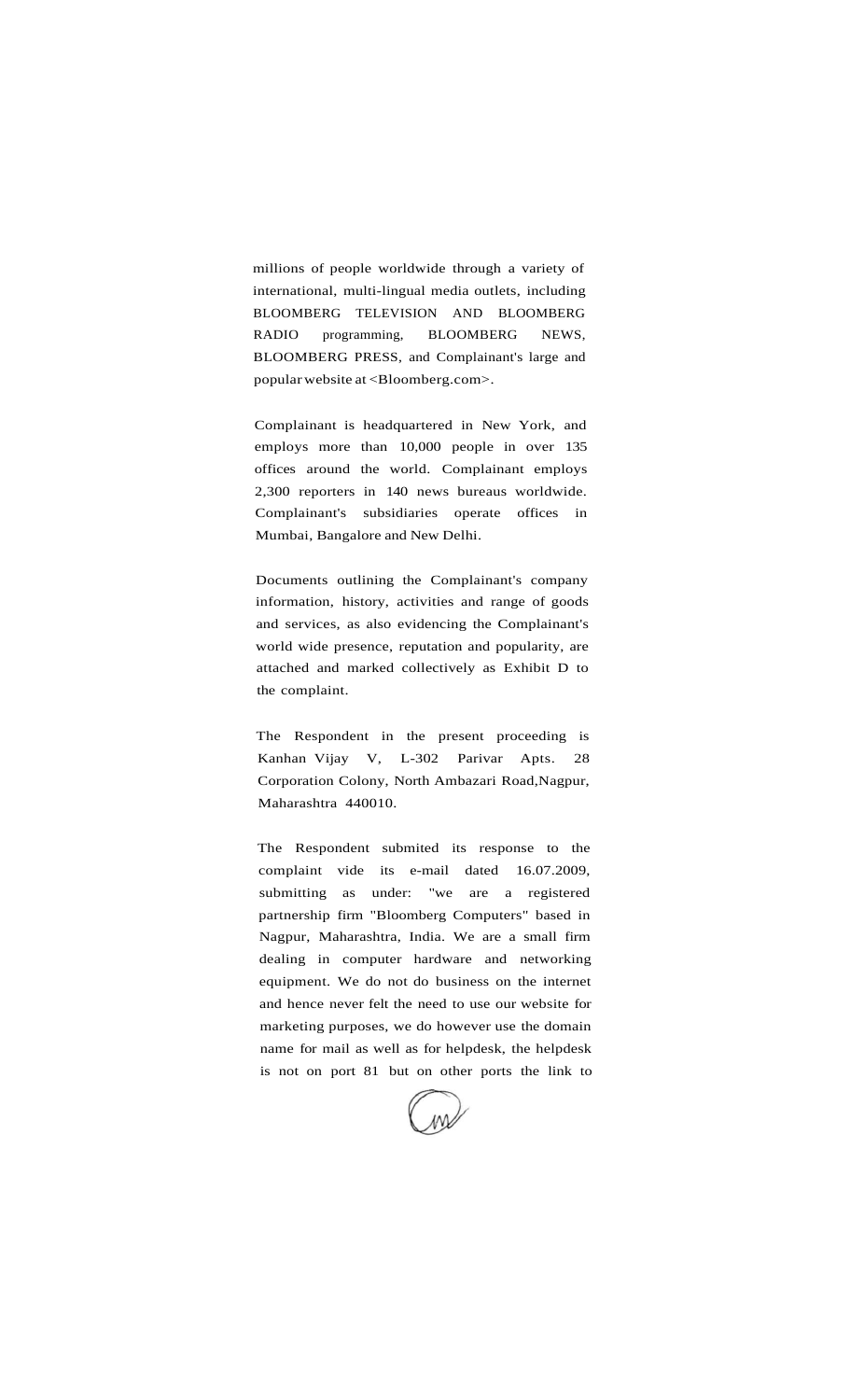which we have given to our clients. The web page that you see is the default webpage created by ispconfig with the "powered by ispconfig" changed to "powered by Bloomberg". Nowhere on the site do we claim to be part of Bloomberg finance".

The panel granted seven days time to the complainant to file rejoinder to the Respondent's Submissions by e-mail dated 17.07.09.

- 4.6 The Complainant filed the rejoinder to the response filed by the Respondent within the stipulated time granted by the panel on 23.07.2009.
- 4.7 The Panel further granted time to the parties to file evidence if any within 7 days by e-mail dated 25.07.2009.
- 4.8 The Complainant did not file any evidence nor intimated anything to the panel. However, Respondent while filing its evidence filed parawise counter submissions to the complaint on 1.8.2009.
- 4.9 The Panel received request from the Complainant to file rejoinder on 01.09.2009 to the Respondent's counter submissions made along with evidence on 01.08.2009.
- 4.10 The Panel granted the Complainant to file rebuttal to the counter statement filed by the Respondent on 1.9.2009 granting three days time to file the same.

The Panel received rebuttal to the counter statement filed by the Respondent on 4.9.2009 within in stipulated time of three days granted by the Panel.

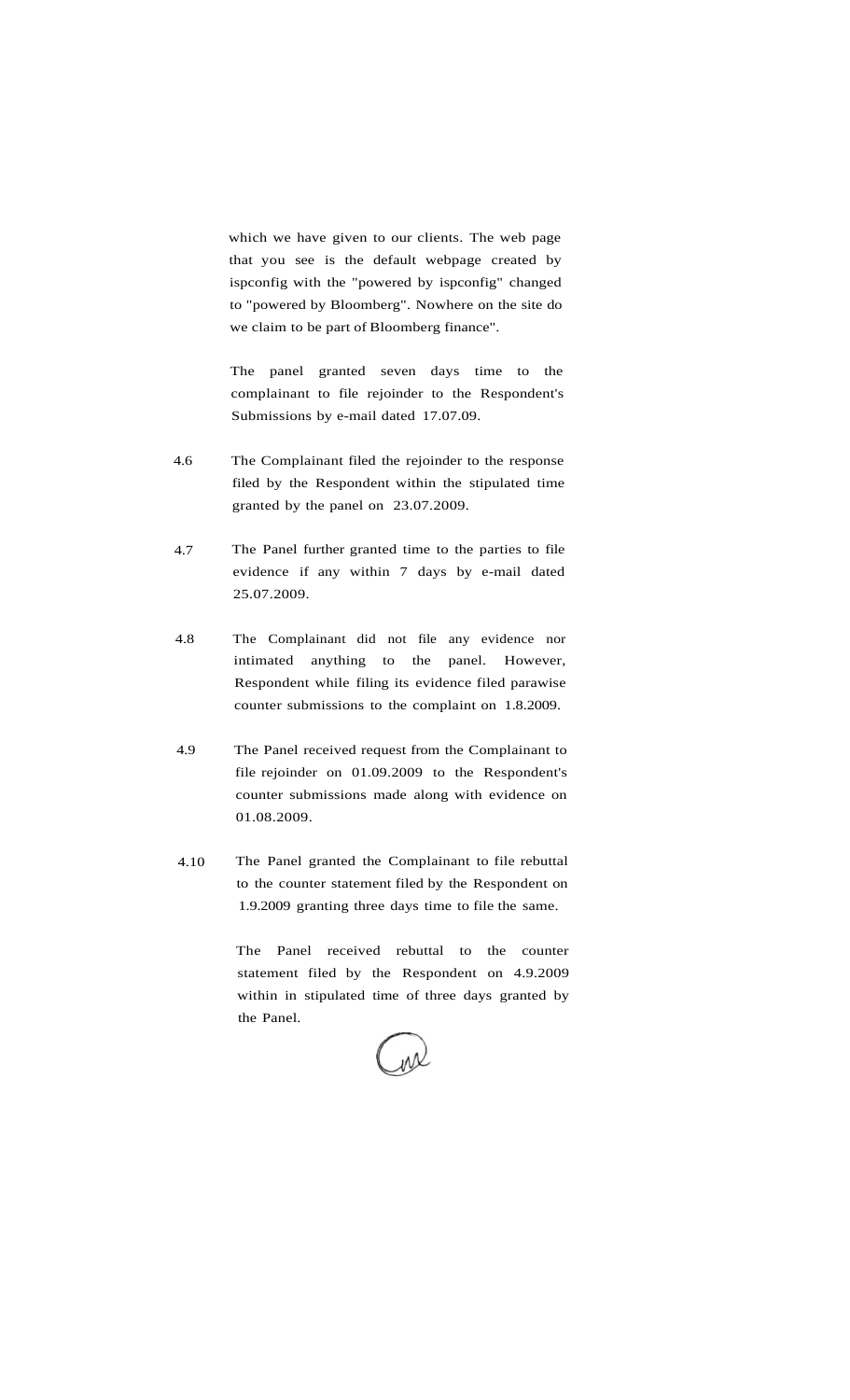#### 5 **Discussions and Findings**

- 5.1 The Complainant while filing the complaint submitted to the arbitration proceedings in accordance with the .In Dispute Resolution Policy and the Rules framed thereunder in terms of paragraph (3b) of the Rules and Procedure. The Respondent also submitted to the mandatory arbitration proceedings in terms of paragraph 4 of the policy.
- 5.2 Paragraph 12 of the Rules provides that the Panel is to decide the Complaint on the basis of the statements and documents submitted and that there shall be no in-person hearing (including hearing by teleconference video conference, and web conference) unless, the Arbitrator, in his sole discretion and as an exceptional circumstances, otherwise determines that such a hearing is necessary for deciding the Complaint. I do not think that the present case is of exceptional nature where the determination cannot be made on the basis of material on record and without in-person hearing. Sub-Section 3 of Section 19 of Arbitration and Conciliation Act also empowers the Arbitral Tribunal to conduct the proceedings in the manner it considers appropriate including the power to determine the admissibility, relevance, materiality and weight of any evidence. The parties have also agreed on the procedure prescribed under .In Dispute Resolution Policy and the Rules framed there under to be followed by the Arbitral Tribunal.
- 5.3 It is therefore appropriate to examine the issues in the light of statements and documents submitted as evidence as per Policy, Rules and the provisions of the Act.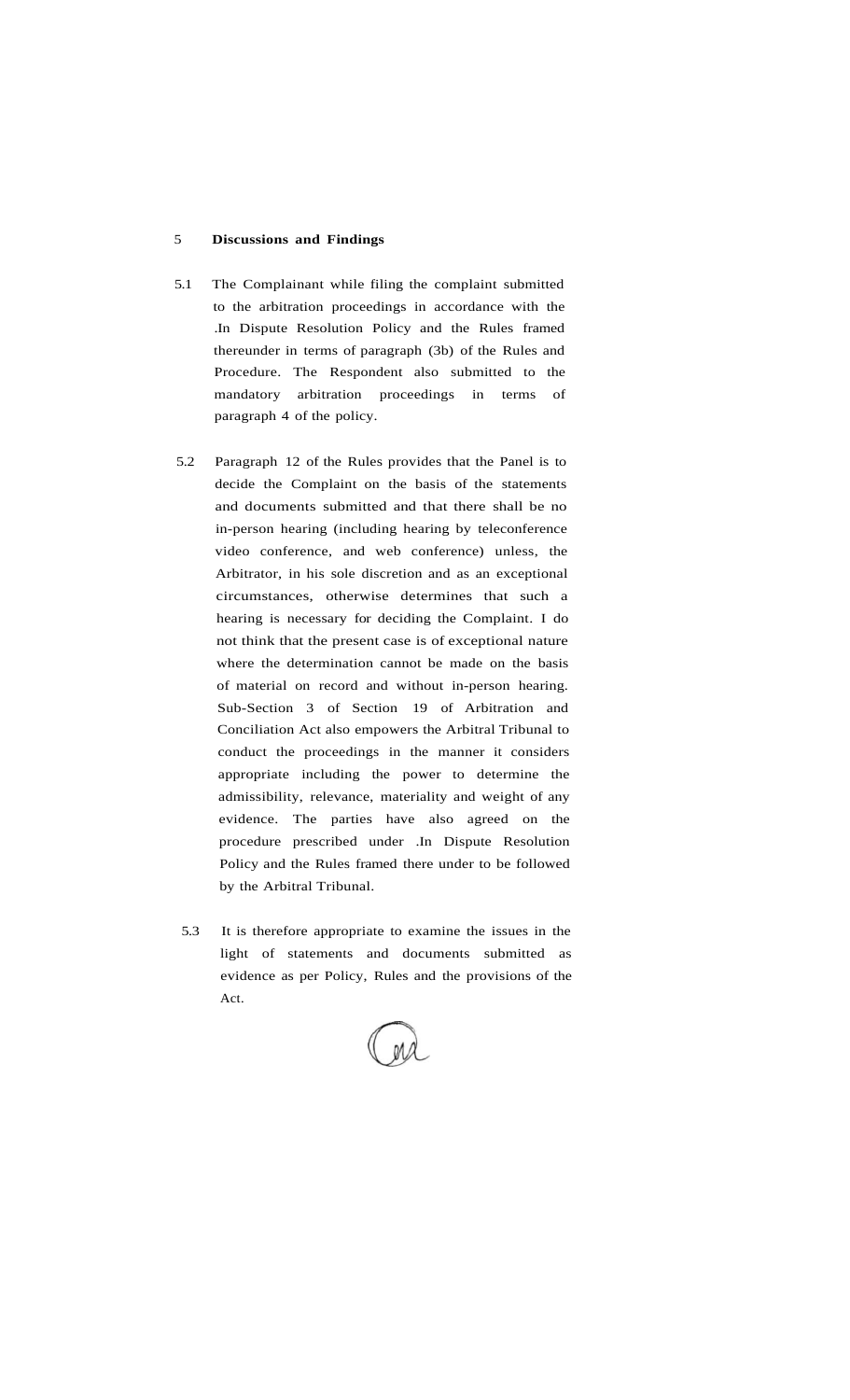- 5.4 The onus of proof is on the Complainant. As the proceedings are of a civil nature, the standard of proof is on the balance of probabilities.
- 5.5 The WHOIS record of the domain name <Bloomberg.net.in> is as follows:-

| <b>Administrative Contact</b> | KANHAN VIJAY V              |
|-------------------------------|-----------------------------|
| Admin ID                      | RD-134265184                |
| Admin name                    | KANAN VIJAY V               |
| Admin Organization            |                             |
| Admin Street 1                | L-302. PARVAR APTS<br>28    |
|                               | <b>CORPORATION COLONY</b>   |
| Admin City                    | <b>NAGPUR</b>               |
| Admin Postal Code             | 440010                      |
| <b>Admin Country</b>          | IN                          |
| Admin Phone                   | $+91.24449144$              |
| Admin email                   | kanhan vijay@rediffmail.com |

- 5.6 Paragraph 10 of the Policy provides that the remedies available to the Complainant pursuant to any proceedings before an arbitration panel shall be limited to the cancellation or transfer of domain name registration to the Complainant
- 5.7 Paragraph 4 of the Policy lists three elements that the Complainant must prove to merit a finding that the domain name of the Respondent to be transferred to the Complainant or cancelled:
	- (i) the domain names are identical or confusingly similar to a name, trademark or service mark in which the Complainant has rights; and
	- (ii) the Respondent has no rights or legitimate interests in respect of the domain names; and

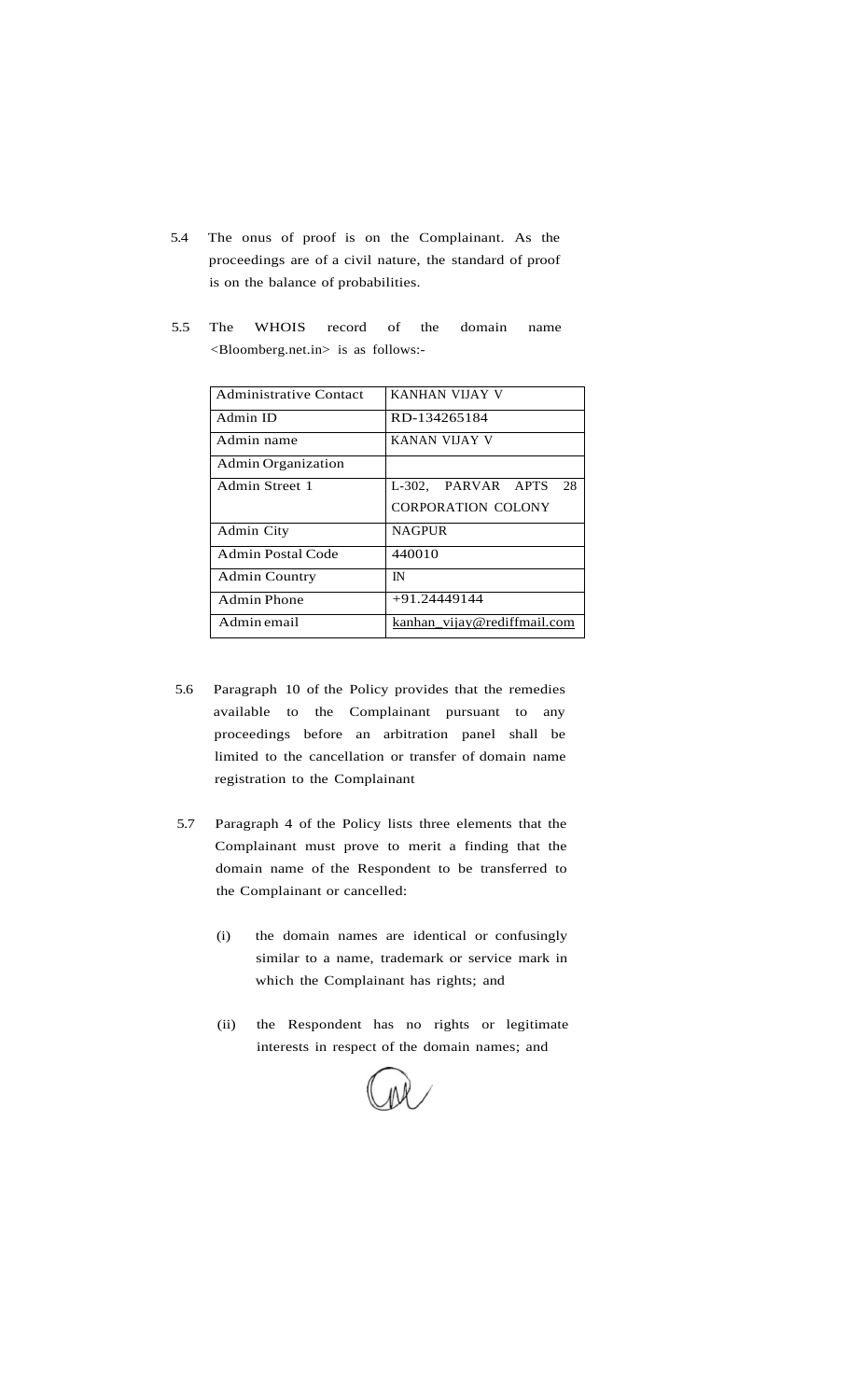(iii) the domain names have been registered and are being used in bad faith.

#### A. **Identical or Confusingly Similar**

- 6A.1 The Complainant submit that the domain name <Bloomberg.net.in> is identical to complainant's registered trade mark "BLOOMBERG". The domain name is entirely comprised of complainant's mark "Bloomberg". It further submits that if a well known trademark is incorporated in its entirety, it is sufficient to establish that a domain name is identical or confusingly similar to the complainant's registered mark. The complainant further relies on the decision ITC Limited Vs. Travel India, Case No.L-2/5/R4, April 15, 2008 (citing Boehringer Ingelheim Pharma Gmbh & Co. KG Vs. Philana Dhimkana, WIPO Case No.2006- 1594); HSBC Holdings plc. Vs. Hooman Esmail Zedeh, Case No.L-2/5/R2, March 24, 2007. )
- 6A.2 The Complainant contend that "Bloomberg" is a well known in India and around the world in connection with financial news and information which particularly widespread through use of complainant's popular website <Bloomberg.com>.
- 6A.3 The Complainant further submit that there is strong likelihood that internet user mistakenly believe that website accessible by the URL <Bloomberg.net.in> is a valid or endorsed by the Complainant.
- 6A.4 The Complainant further asserts that Respondent's website welcome visitors with the statement: "welcome to [www.bloomberg.net.in"](http://www.bloomberg.net.in) and also annexed the screen shot of Respondent's website as **Exhibit F** to the

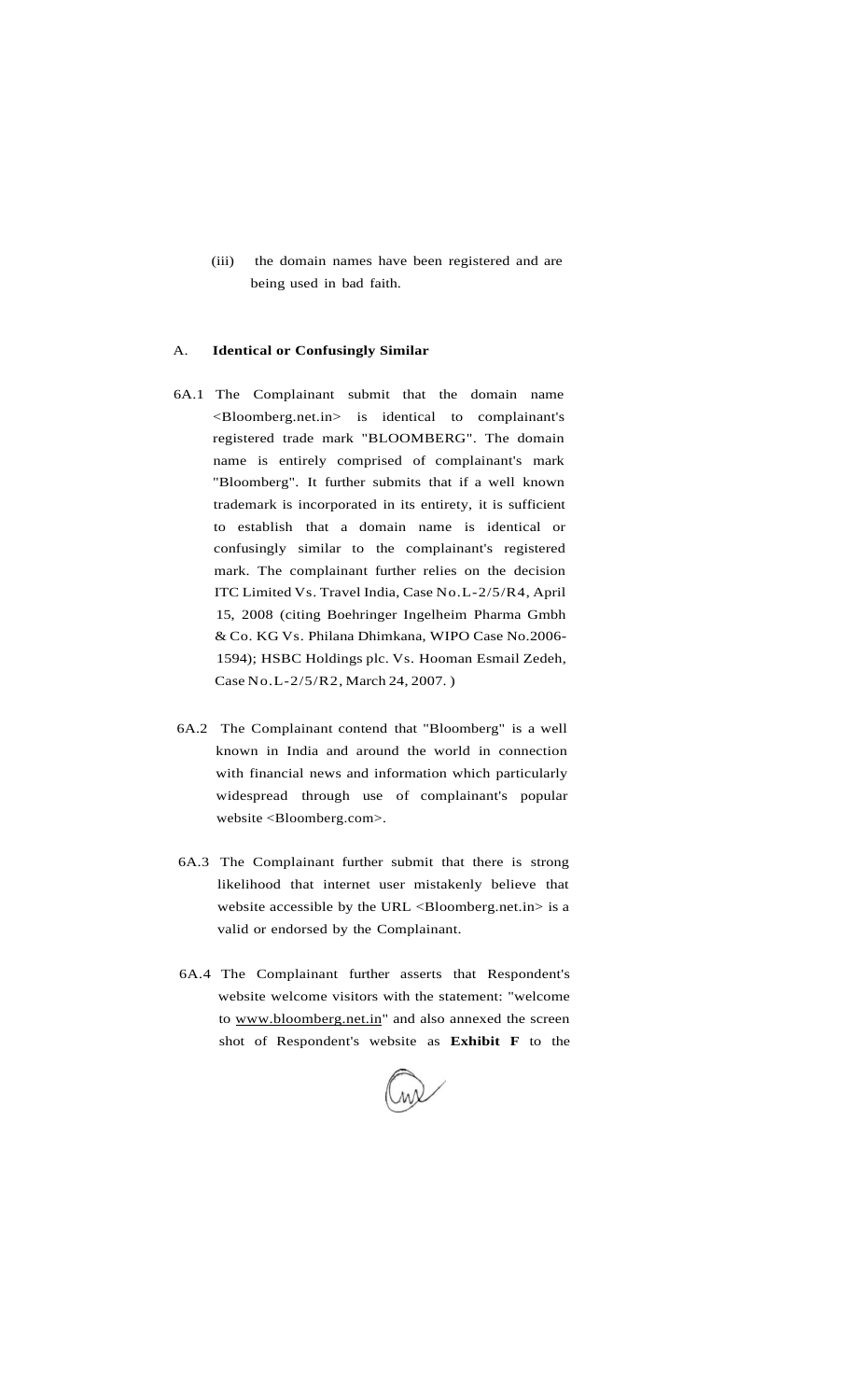complaint. The complainant further assert that Respondent's website also indicates that it was "powered by BLOOMBERG" but otherwise offer no goods or services. It further submit that the Respondent's reference to Bloomberg indicates that the Respondent wish to deceive visitors to the website into believing that the website is affiliated with or managed by complainant or enjoys the benefit of the Complainant's news and information resources.

- 6A.5 The Respondent on the other hand submit that the complaint against the Respondent is initiated with misunderstanding and the Respondent is unnecessarily dragged into the proceedings.
- 6A.6 The Respondent further submit that the contention of the complainant regarding the similarity in the name and apprehension regarding the diversion of clients is devoide of any substance. It is submitted by the Respondent that not a single incident has been quoted by the Complainant to substantiate its stand and therefore merely on the basis of vague statements the relief prayer cannot be granted.
- 6A.7 The Respondent submit that he is trading in computer hardware and peripherals since 2002 and Bloomberg Computers, Nagpur is duly registered under the Partnership Act 1932 with the Registrar of Nagpur and also with the Sales Tax Department.
- 6A.8 The Complainant has annexed the complainant's trademark, registration certificate relating to the trademark "BLOOMBERG" in class 9, 16, 36, 38, 41 and 42. The Complainant also annexes its WHOIS database records as Exhibit C to the complaint for the domain names :

<Bloomberg.co.in> registered October 12, 2004

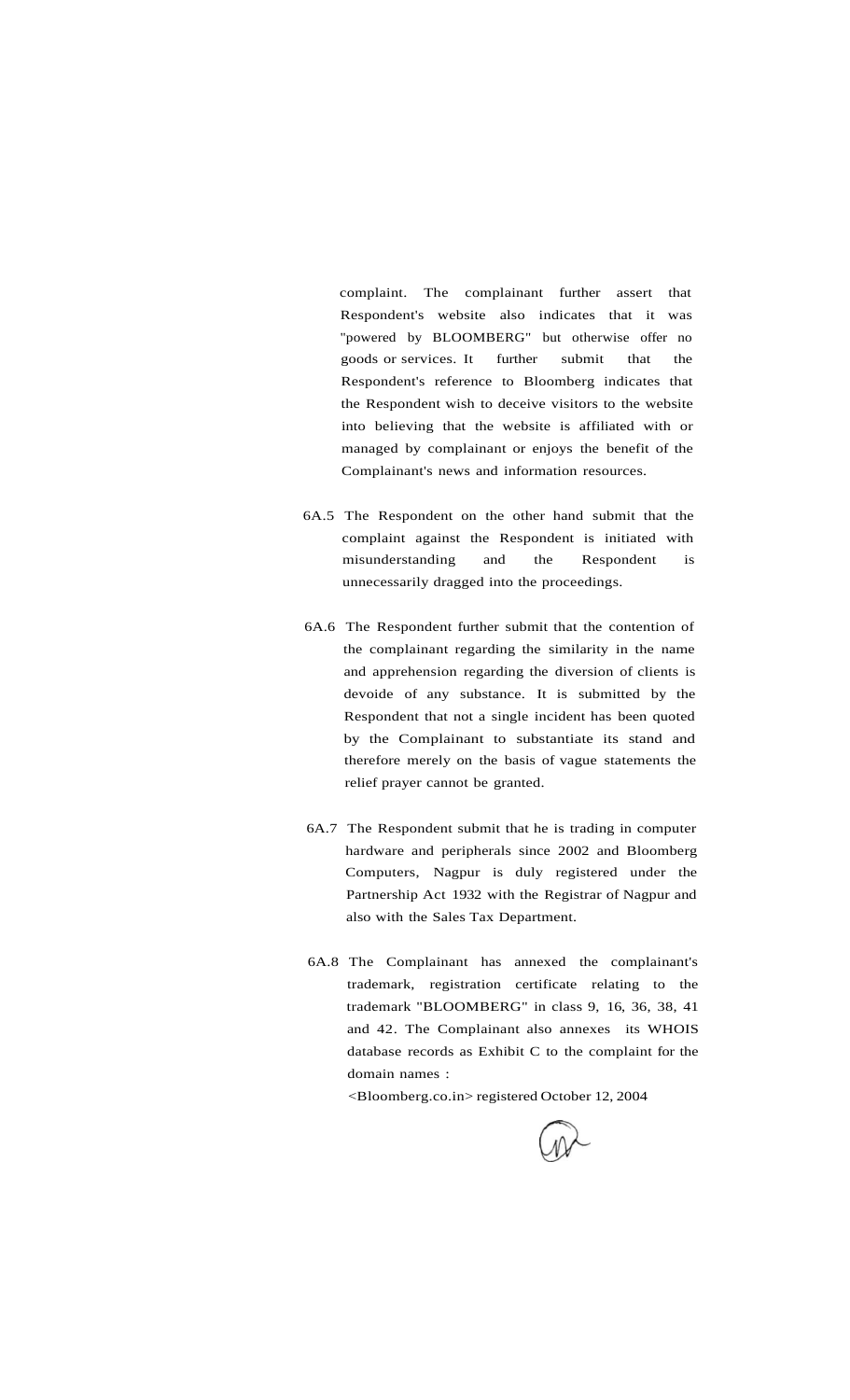<Bloomberg.in> registered February 16, 2005 <Bloomberg.gen.in> registered March 31, 2004 <Bloombergnews.co.in> registered October 20, 2004 <bloombergtelevision.co.in>registered Oct. 19, 2004 <bloombergtradebook.cc.in>, registered Oct 12, 2004

- 6A.9 The Complainant further assert that it holds registration for "[Bloomberg.com"](http://Bloomberg.com) since 1993 and other GTLDS <Bloomberg.net>, <Bloomberg.br>, <Bloomberg.org> and <Bloomberg.info).
- 6A.10The Respondent registered impugned domain name  $\leq$ Bloomberg.net.in > on 23<sup>td</sup> March, 2007. The Respondent has submitted **Annexure A** as evidence with its counter submissions dated 01.08.2009 providing the details of sales tax registration with the domain name as "Bloomberg computers". However, the Respondent has failed to provide any cognant evidence to the use of the mark "Bloomberg" as a service mark for which the mark has been used in the past by him for providing the services for computers hardware and software since the year 2002 as alleged in its response.
- 6A. 11 The Respondent has annexed the true copies of print outs from the Sales Tax Department dated 23.7.2009 and nothing has been provided by the Respondent to substantiate its claims with regard to its business activities since the year 2002.
- 6A.12The Panel, on comparison of the registered trademarks of the complainant and the disputed domain name and consideration of the evidence filed on record hold that the disputed domain name [www.bloomberg.net.in](http://www.bloomberg.net.in) is identical to the earlier registered trade mark and domain names of complainant. The first element of similarity between complainant's registered mark and

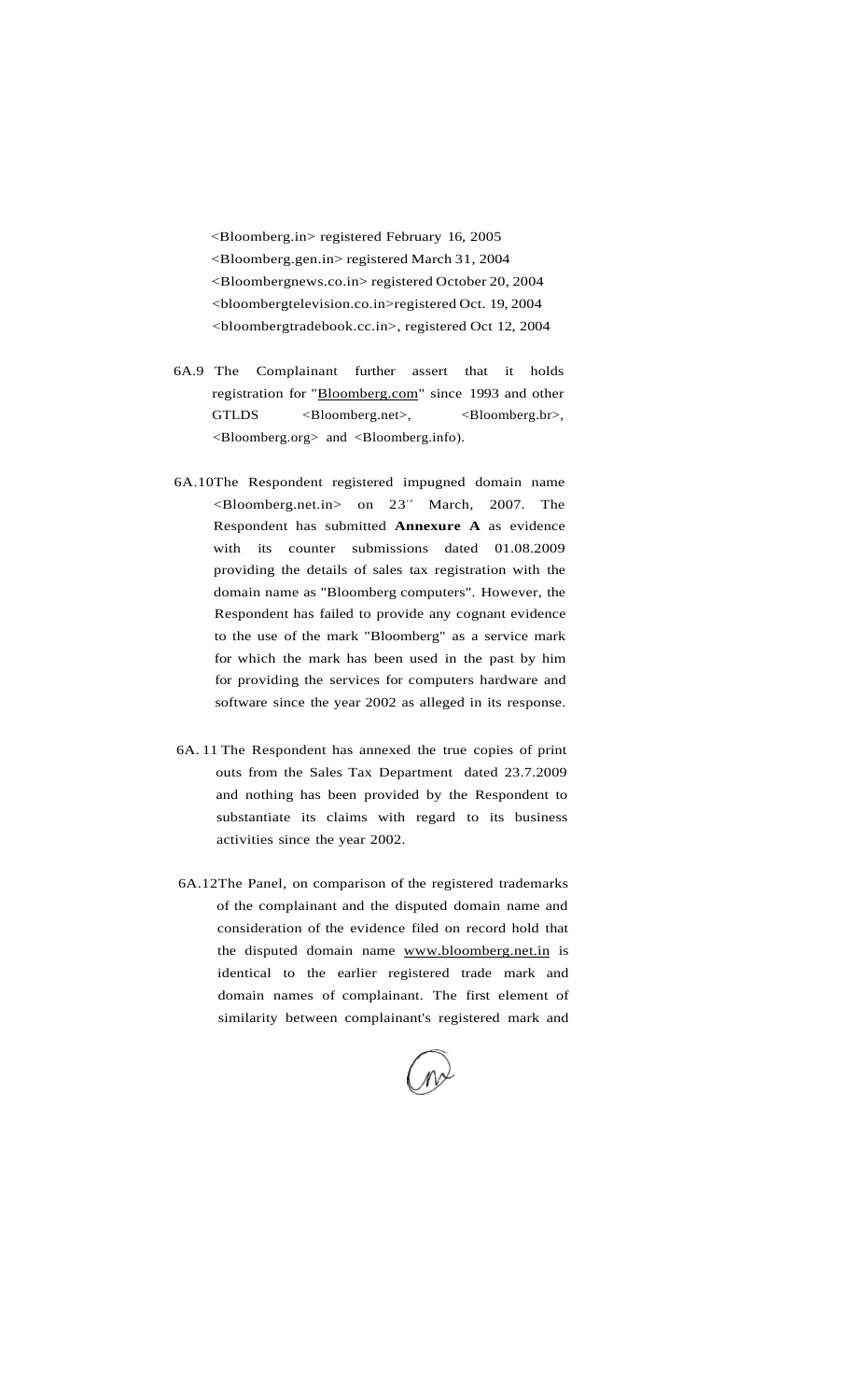the respondent's domain name <Bloomberhg.net.in> is thus established.

6A.13The complainant has been successful in proving first element required under Paragraph 4(1) of the policy.

#### B. **Rights or Legitimate Interests**

- 6B.1 To be successful in establishing the case under Paragraph 4 of the policy. The Complainant must prove that the Respondent has no rights or legitimate interests in respect of the domain name.
- 6B.2 The complainant submit that it neither licensed nor otherwise permitted the Respondent to use the complanant's mark or any of the complainants family of marks nor has the complainant licensed nor otherwise permitted the Respondent to apply for the use in domain name incorporating those marks.
- 6B.3 The Complainant further assert that on 6.4.09 the Complainant sent the respondent a demand letter via fax and mail at the address listed on the domain name WHOIS database. The Complainant has also annexed the said letter as **Exhibit G** to the complaint.
- 6B.4 The complainant submit that he has not received any response from the Respondent to the said letter.
- 6B.5 The complainant further submit that to the best of its knowledge, the respondent does not carry on any commercial or non-commercial venture/enterprises under the name and style of "Bloomberg" and that the Respondent is known as Kanhan Vijay V and not as <Bloomberg.net.in>. Therefore the Respondent cannot

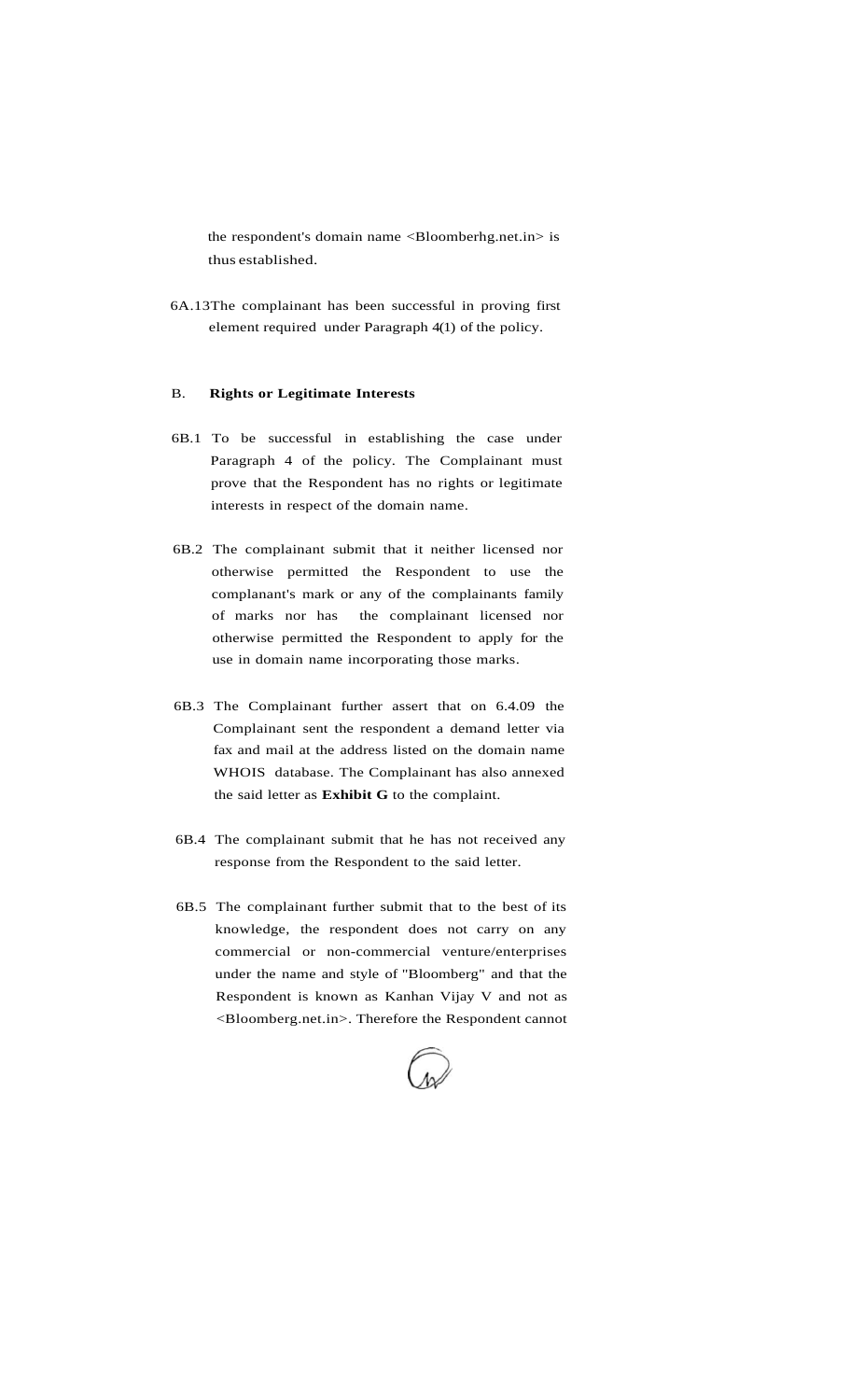have any legitimate reasons for adopting the "Bloomberg" as part of disputed domain name.

- 6B.6 The Respondent maintains the website connected to domain <Bloomberg.net.in> but appears to offer no goods or services. The impugned website also indicate that it is powered by "Bloomberg" and as such there is strong likelihood/possibility of internet users looking for Complainant's website and getting diverted to the Respondent's website. The Respondent's website has no apparent purposes. The chances of confusion and deception are thus established in the facts of the case.
- 6B.7 The Complainant further submits that the Respondent has made no use of the domain name in connection with the bonafide offering of goods or services.
- 6B.8 The Complainant reiterates that the Respondent uses the domain name to support an essentially dormant website and does not use the domain name for any legitimate non-commercial or fair use.
- 6B.9 The Complainant further submits that the Respondent's registration and design of domain name <Bloomberg.net.in> fails to demonstrate any use in connection with the bona fide offering of goods and services.
- 6B.10The Respondent admits that they do not do business on the internet and hence never used the website for marketing purposes. However, the Respondent submits that they used the domain name for mail and for help desk and the help desk is not on Port 81 but on other Ports, the link to which they had given to their clients.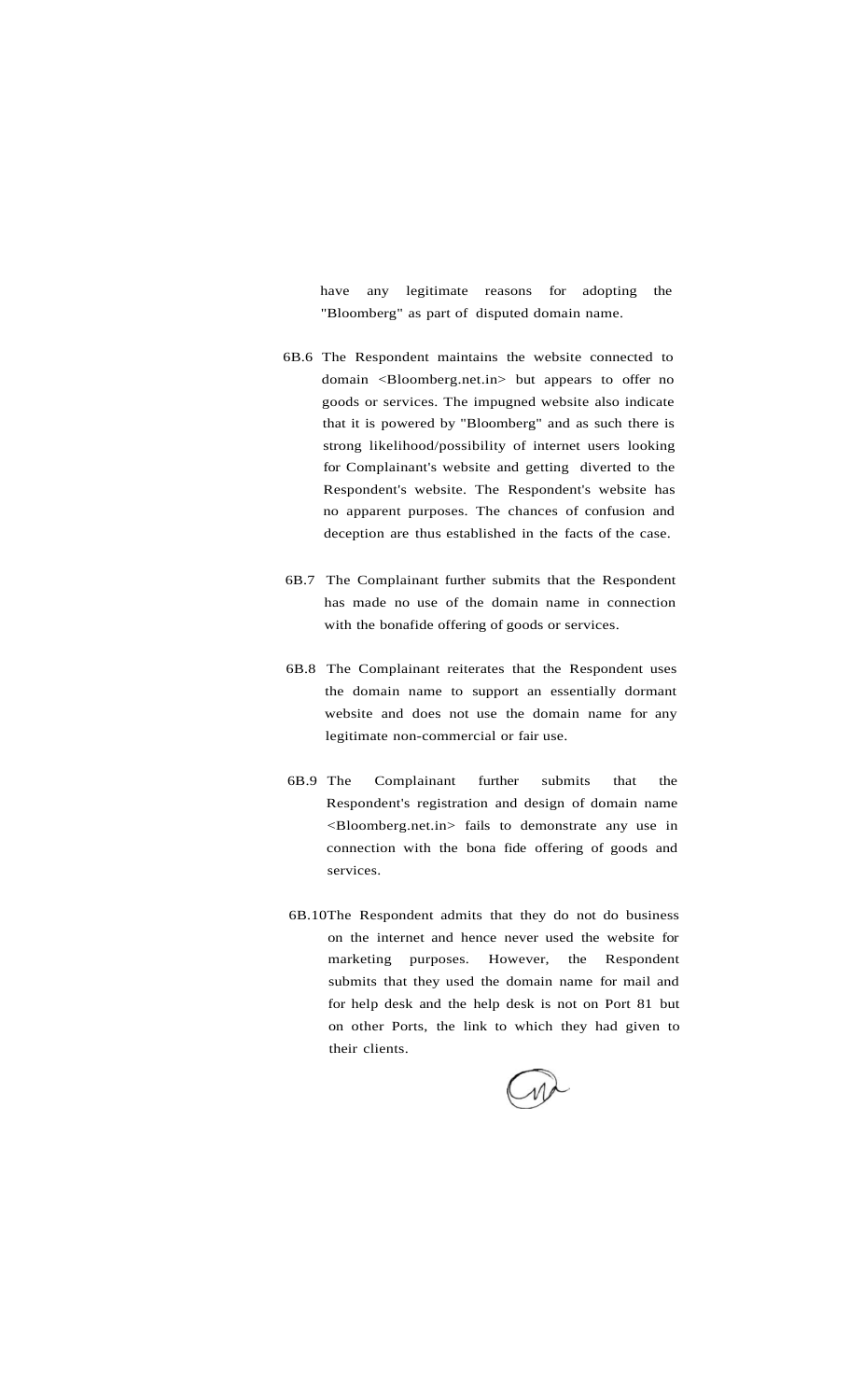- 6B.ll The Respondent further submits that the web page is default web page created by ispconfig Bloomberg which has been changed to "powered by Bloomberg" by the Respondent.
- 6B.12The Respondent submits that the contention of the complainant that the Respondent does not use the domain name for any legitimate non-commercial or fair use is incorrect and no evidence is produced in order to substantiate the said contentions.
- 6B.13The Respondent further submits that the contention regarding non submission of alleged diversion of traffic of the alleged website advanced by the Complainant is also incorrect since there is no diversion of traffic.
- 6B.14 It is further submitted by the Respondent that the contention of the Respondent regarding registration of passively holding of the domain name is also incorrect since the Respondent is running the said business since the year 2002 and also have business relationship with reputed names, INTEL, MAX, HPCL etc.
- 6B.15The Respondent further submits that the Bloomberg Computers a highly reputed firm and with very known clientel like Nagpur University, Western Coalfields Limited,1 Priyadarshini College of Engineering, Lokmanya Tilak College of Engineering, etc.
- 6B.16The Respondent further submits that the case law cited by the Complainant is not applicable to the present case.
- 6B.17 It is further submitted by the Respondent that it was never the intention of him to create any picture before

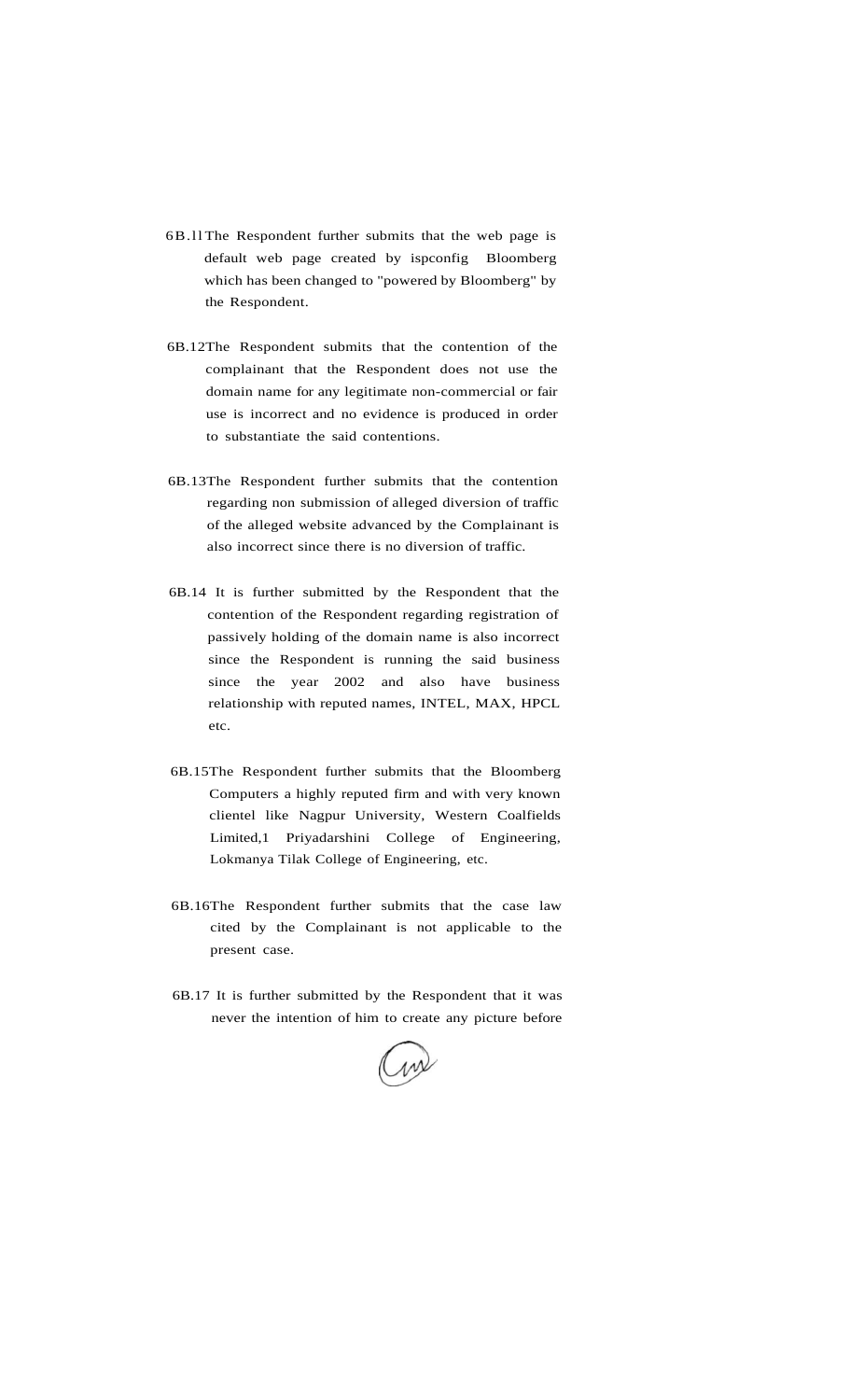the user to divert the traffic and the Respondent has been using the domain bonafidely and not in bad faith.

- 6B.18It is submitted by the Respondent that the Respondent will suffer great loss and injury if the complaint filed by the Complainant is allocated since it has been operating the help desk and mails from the domain. The Respondent submits that the long standing use without any interference of the domain name certainly resulted into accruing of rights in favour of the Respondent and legitimate exceptions.
- 6B.19The Respondent further submits that the just because the Complainant's domain name is registered with various countries it does not mean that it will have a monopolistic right or the exclusive ownership for the name which Respondent was allowed to own the domain name at relevant time without any objection.

6B.20The Panel arrives at the findings as follows :

(i) The Respondent's registration of the disputed domain name <Bloomberg.net.in> on 23<sup>rd</sup> March, 2007 is of a date which is much later to the date of domain name registration by the Complainant under .in CCTLD This fact show that complainant is prior in adoption, use and registration of domain name. The Complainant is also the registered proprietor of the trade mark BLOOMBERG from the dates prior to the registration of disputed domain name by the respondent. The Respondent has failed to offer any valid explanation as to how he hit upon and adopted the word Bloomberg as part of his trade name. In the circumstances, it is safe to draw an inference that the disputed domain name is

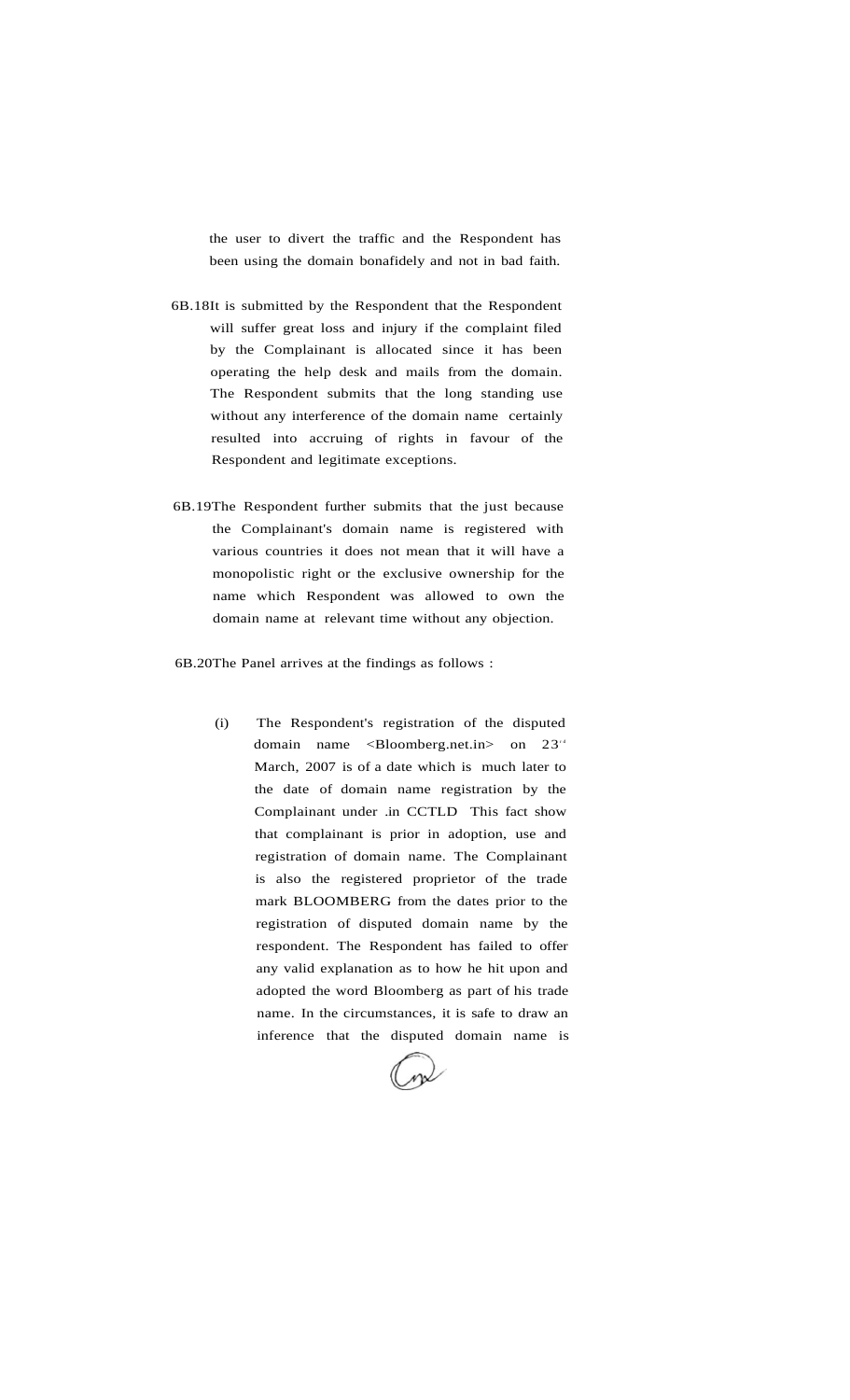adopted in bad faith on the part of the Respondent.

- (ii) The Respondent himself has admitted that he does not do any business on the internet. If that be so, then the Respondent has no legitimate interest in the disputed domain name but has obtained registration in bad faith to squat on the Register.
- (iii) The Respondent's claims that the domain name is used for "help desk" is not supported by any evidence.
- (iv) The Complainant has registered various domain names under .in CCTLD incorporating "Bloomberg" as the name and is prior adopter, user and registrant.
- (v) The panel hold that the Respondent has no reason to adopt or register the <Bloomberg.net.in> as domain name.
- (vi) In the absence of any evidence pertaining to the Respondent's use of the domain for mailing or help desk operation, panel admits the case set up by the Complainant and rules against the Respondent as per the Paragraph 4(b) of the Policy.
- (vii) The Panel finds that the Complainant's submissions and evidence produced on record satisfy the second element under the policy.

#### C **Registered and used in Bad Faith**

6C.1 The Complainant submit that "bloomberg" has a strong reputation and high profile presence in the

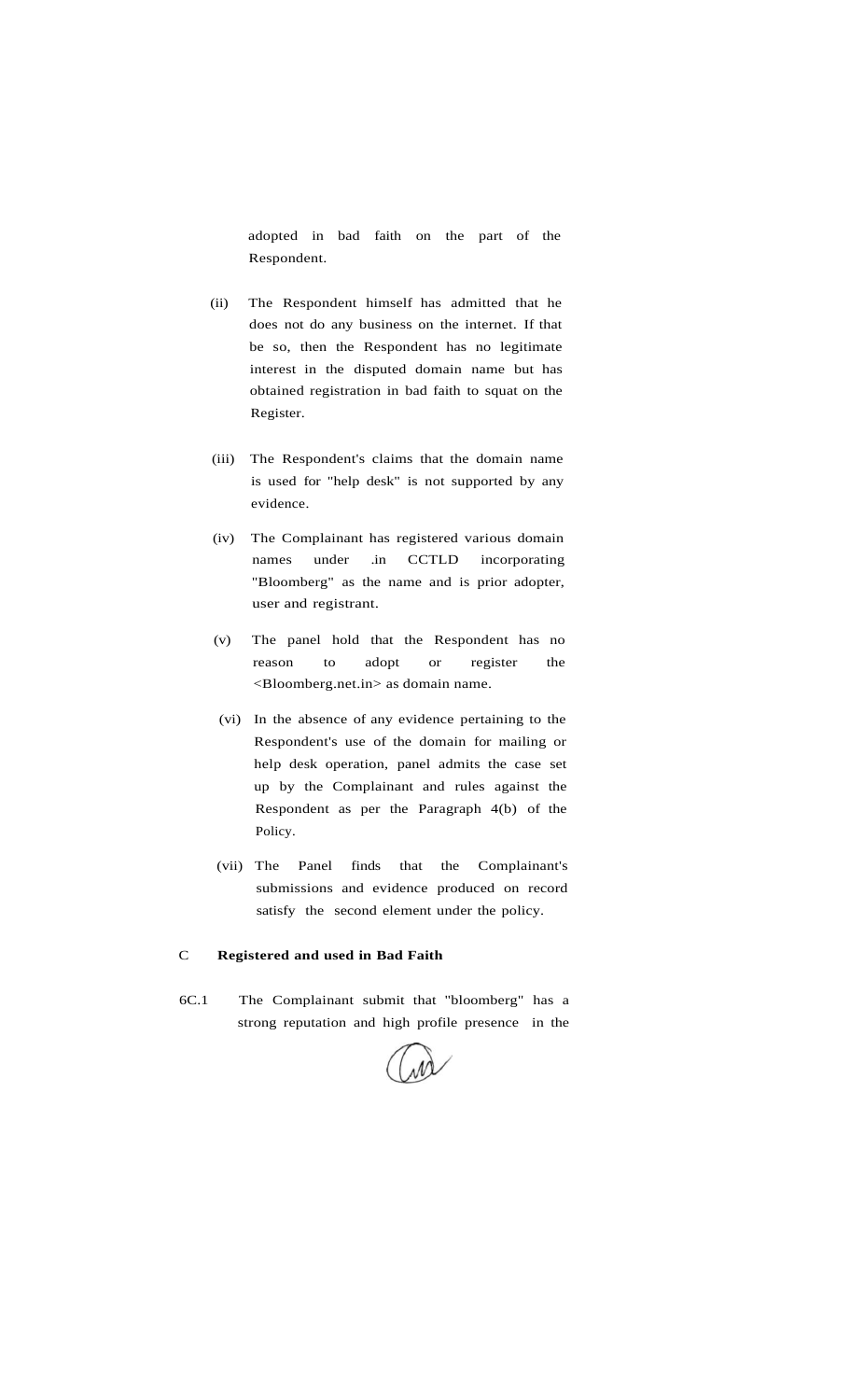financial sector and is subject of substantial consumers recognition and goodwill.

- 6C.2 The Complainant further submit that it has a famous and substantial reputation in the name "Bloomberg" such that consumers and public in general invariable associate the use and application of the word "Bloomberg" with complainant's corporate identity, business and various financial services.
- 6C.3 The Complainant submit that the registration of a domain name with actual knowledge of trademark holder's right in a mark is a strong evidence that the domain name was registered in bad faith.
- 6C.4 The Complainant further submit that the Respondent is not using the website associated with domain name <Bloomberg.net.in> for any apparent purpose. Non-use and passive holding are evidence of bad faith registration.
- 6C.5 The Complainant relies upon the decision of HSBC Holding plc. Vs. ooman Esmail Zadeh, Case No.L-2/5/RZ (March 24, 2007) Copy of decision attached as **Exhibit M,** to the Complainant.
- 6C.6 The Complainant further submit that in the light of international fame and wide use of complainant's mark "BLOOMBERG", the Complainant believes that the Respondent knew of and knowingly exploited the Complainant's mark and its substantial accompanying goodwill.
- 6C.7 The Respondent submit that without prejudice to his legal rights and suggest without admitting anything states that in order to avoid any

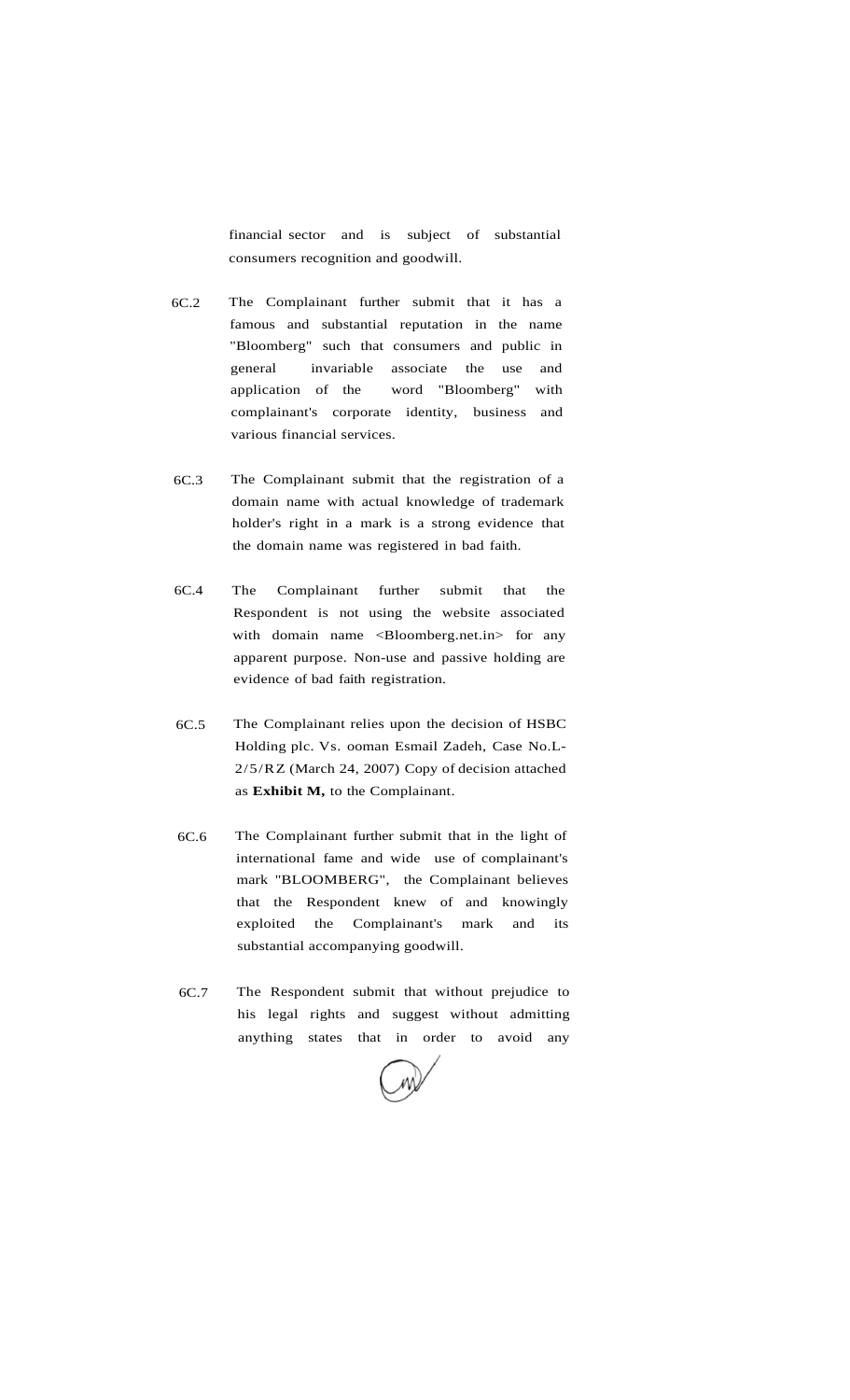complications, the respondent is ready to add in his website the following words in bold manner as "Bloomberg Computers, Nagpur". The Respondent further submits that he without admitting anything, voluntarily can add "Bloomberg Computers, Nagpur" is not part of the Complainant Bloomberg Finance L.P.

6C.8 The Complainant in his rebuttal to the counter submissions submits that does he not wish to comment on the same in this forum. The Respondent's proposal does not fall within in the scope of the present proceedings and neither has any relevance to present proceedings. The Complainant submits that the dispute is with regard to the domain <Bloomber.net.in> and not with regard to the website of the Respondent.

> The Panel gives its finding to the element of registration and use of the domain name in bad faith as follows :

- i. The Panel finds that he Respondent has not registered the domain name <Bloomberg.net.in> primary for the purposes of selling, recruiting or transferring the domain name registration to the Complainant who is the owner of the trade or service mark or a competitor of that Complainant for valuable consideration in access of documented out of pocket costs related to the domain name.
- ii. The Panel finds that the Registrant/Respondent has prevented the owner of the trademark/service mark from reflecting the mark in a corresponding domain name.

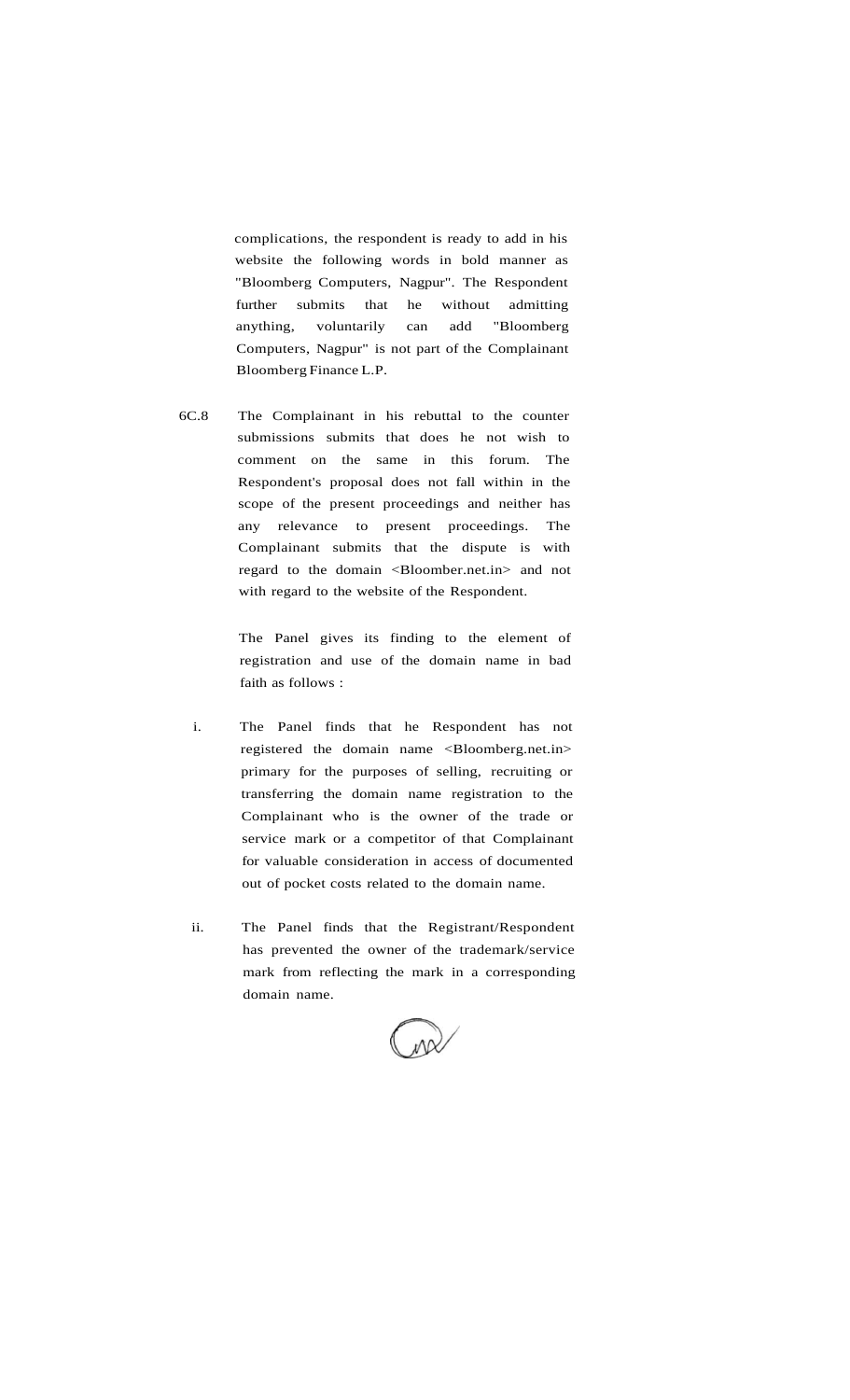- iii. The Panel finds that by using the domain name the Registrant has intentionally created a likelihood of confusion with the Complainant's mark as to the source, sponsorship, affiliation or endorsement of the Registrant of website.
- iv. The Panel further finds that the bad faith element is established from the fact that the Respondent has registered the disputed domain name <bloomber.net.in> much later to the Complainant's registration of the domain names even under .in CCTLD such as <Bloomberg.co.in> on 12.10.2004, <Bloomberg.in>on 16.02.2005, <Bloomberg.gen.in> on 31.03.2004, <br/>bloombergnews.co.in> on 20.10.2004 etc. The Respondent should have done due diligence before registering the domain name incorporating the mark "Bloomberg" of the Complainant.
- v. Further more the Respondent has failed to provide any evidence of the use of the mark "BLOOMBERG" since the year 2002 as alleged by him.
- vi. The Respondent has also failed to provide any explanation as to how it hit upon and adopted the mark "BLOOMBERG".
- vii. The contention of the Respondent to put disclaimer on the website associated with domain name <Bloomberg.net.in> can not be admitted by the Panel as the Panel is not empowered to mediate the dispute in question. However, if the parties would have arrived at the settlement during the dispute, the Panel had the power to record such settlement and pass the award thereof. Since there does not exist such settlement and Complainant's disagreement with the Respondent